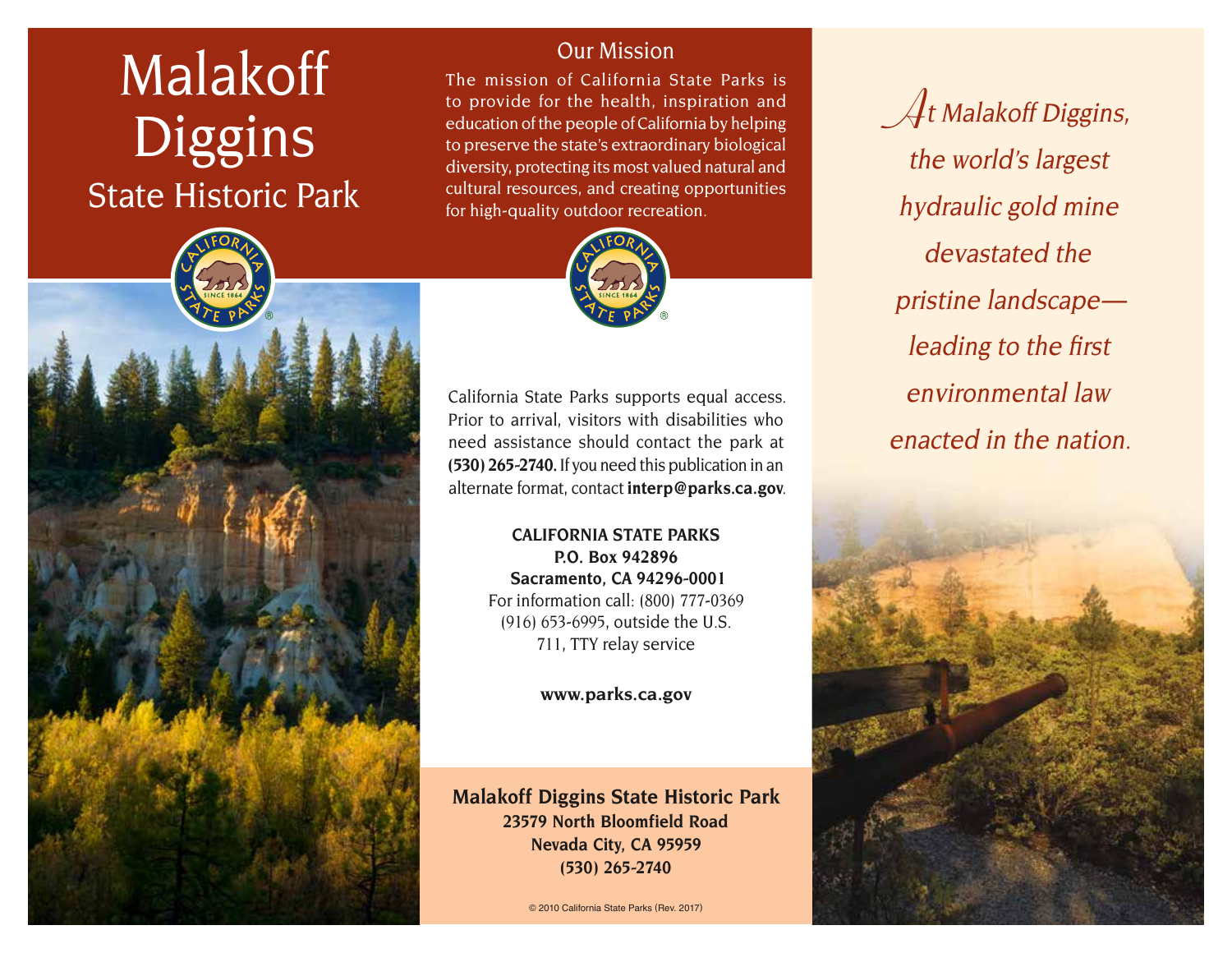## **M alakoff Diggins State Historic Park preserves and interprets the 1850s -1880s**

**hydraulic mining era,** when gold seekers combed the Sierra foothills and washed away entire mountains looking for the precious metal.

#### **PARK HISTORY**

#### **Native People**

The park lies within the territory of the Hill Nisenan. Nisenan territory once extended from the lower reaches of the Yuba, American, and Feather Rivers to the east bank of the Sacramento River and up to the 10,000-foot Sierra crest.

The Hill Nisenan lived in multi-family villages or in extended-family hamlets. Several hamlets might be grouped together under one leader in the largest village. Villages were located below 3,000 feet elevation, in small valleys and open canyons. The families stayed in these villages during the winter, but spread to smaller camps—often at higher elevations in rough terrain— from spring through fall to collect and hunt food.

The Nisenan's first contact with the Spanish came in 1808, when General Gabriel Moraga passed through the Nisenan territory. The great malaria epidemic of 1833 wiped out many of the Nisenan. The final blow to Nisenan culture came with the 1848 gold rush, when miners overran their territory, bringing new diseases and disrupting Nisenan harvest patterns.

The surviving Nisenan in the Nevada County region seek to have their federal recognition restored as they strive to preserve their ancestral heritage.



Gold miners of the area

#### **Miners Find Gold**

Gold panning in Sierra streambeds quickly exhausted the readily available gold. Miners sifted through stream deposits of sand and gravel—a process called placer mining-looking for gold.

Placer mining began here in 1852 after a rich gold deposit was found in Humbug Creek, near the South Yuba River. Each placer miner staked claim to a 30- by 40-foot section of ground. They would scoop and sieve

gravel, dirt, and water from a running creek or river into flat-bottomed pans. They agitated these alluvial deposits, then poured off the water. The heavier gold, if present, would gleam as flakes or nuggets in the bottom of the pans.

A town called Humbug soon sprang up to house the miners. They began devising more efficient

methods to separate more gold from larger amounts of the deposits. These methods included long, slanted sluice boxes or "rockers." Miners added liquid mercury (also called quicksilver), which created a gold-mercury amalgam that settled to the bottom of the devices while water, sand, and gravel ran off. Some mercury was inevitably lost from the sluice and flowed downstream with the sediments, but the miners were fairly efficient at using and re-using the valuable mercury to aid in the recovery and concentration of gold.

In 1852, a French-speaking Canadian miner named Anthony Chabot bypassed the need for ditches and flumes by hooking up a canvas hose and directing the water flow at the ore supply. When his partner, Edward Mattison, increased the water pressure by adding a nozzle to the hose, hydraulic mining was born. Discarded dirt and gravel ore, called debris or slickens, was discharged into the rivers.



High-pressure monitors wash gold from ancient river beds.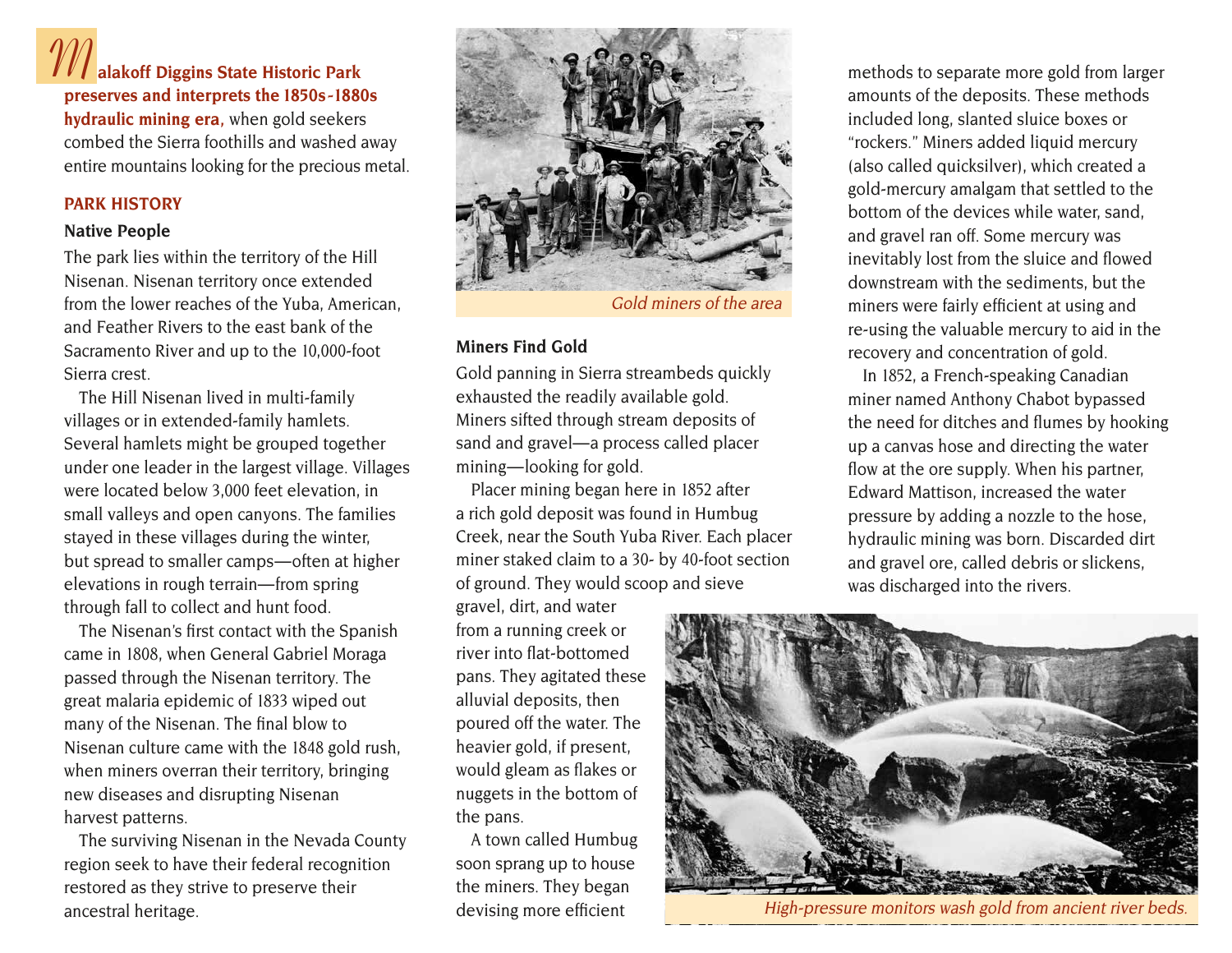In 1858, the townspeople decided to change the name from Humbug to the more attractive North Bloomfield. The surrounding area became the Bloomfield Township, which also included Lake City, the village of Malakoff, Derbec, and nearby Relief Hill. Many Chinese immigrants labored in the gold mines and grew vegetables for the town's residents.

Some miners became discouraged at the small return in gold for the amount of effort they had expended; they left to try their luck at richer pickings in Nevada.

In 1866, French immigrant Julius Poquillion and others bought and consolidated many abandoned claims until they had amassed 1,535 acres. The local miners then convinced a group of San Francisco financiers to invest in large-scale hydraulic gold mining, forming the North

The group purchased the Bowman Ranch and Rudyard Reservoir, constructed dams, and built a huge flume and ditch system to carry water to wash ore at the claim. At capacity, the

resulting water power could work 100,000 tons of gravel per day at the diggings. The North Bloomfield Gravel Mining Company continued to expand and invest in more water supplies and hydraulic mining

facilities; they built over 100 miles of canals and ditches that carried water to claim sites

for hydroblasting the rock and soil.



North Bloomfield today

the Diggins pit to Humbug Creek in 1872. Eight vertical shafts were sunk at 1,000-foot intervals along the tunnel angled toward the creek, which led to the South Yuba River. Two crews would enter each shaft and dig in opposite directions along the tunnel line. This method of tunneling shaved a year from usual tunnel methods,

enabling miners to dig into the pit's rich pay dirt and process the material through the tunnel before ejecting debris into the river. Fifteen crews dug simultaneously. On November 15, 1874, the tunnel was completed at a cost of \$498,800.

In 1876, the company began using seven full-scale Craig monitors — powerful water cannons- to wash the gravel from the mountainside and capture any gold it held. This effective method brought new prosperity and workers to North Bloomfield — as mounds of spent debris choked downstream waters.

The company's records show expenditures of \$3 million for all capital improvements. They had collected only \$3 million in gold before a judge issued an injunction to cease using water cannons and river dumping.

#### **The Sawyer Decision**

During the 1850s, concerns emerged about the debris from hydraulic mines. Toward the end of the 1860s, as large-scale hydraulic operations got underway, the debris problem became severe. Farms and towns in the

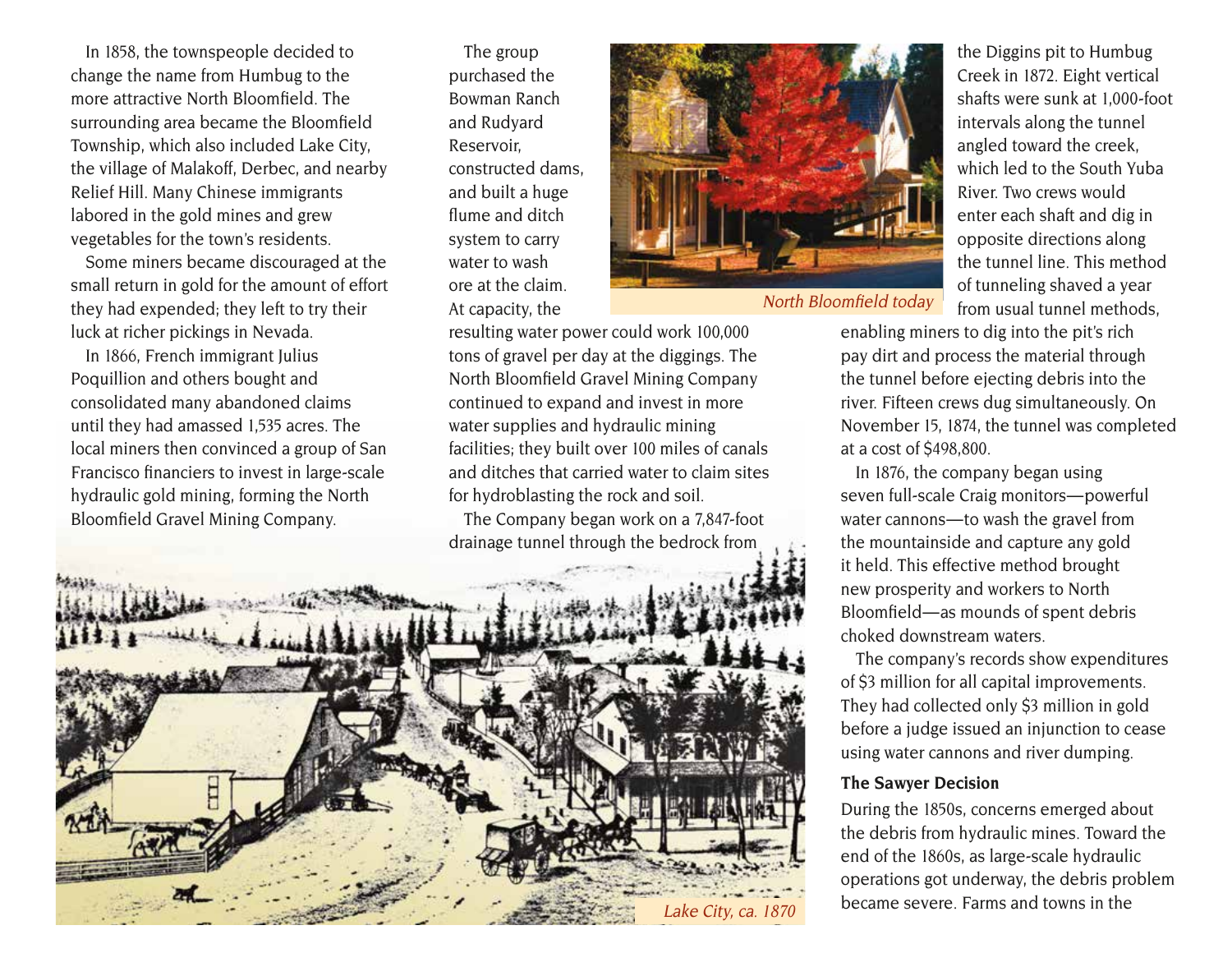Central Valley were flooded and destroyed. Silt traveled all the way to San Francisco Bay, impairing marine navigation of the Sacramento River and parts of the bay. River channels were closed to steamboat traffic. Because mining had contributed to valley towns' prosperity, many towns depended on the mines for sustenance. The valley inhabitants simply built their levees higher to hold off floods.

In 1875 the town of Marysville flooded. Because the town was surrounded by high levees, the floodwaters swept in and filled the area as if it were a giant bowl. Many residents lost their property or their lives.

Finally, a petition was submitted to the State Legislature requesting that laws regulating mining operations be passed. Years of skirmishes followed, both in and out of courts. In addition to the lawsuits, injunctions, and appeals, some destruction of



property also took place. When the Rudyard Dam on the Yuba River failed in 1883, miners suspected the dam had been dynamited.

On January 7, 1884, after months of testimony and argument, Judge Lorenzo Sawyer handed down his decision in the case of Woodruff (a Marysville property owner) vs. the North Bloomfield Gravel Mining Company. In a 225-page document that described the damage caused by mining debris, Sawyer issued a permanent injunction against dumping tailings into the Yuba River. Attempts were made to keep hydraulic mines profitable, such as impounding the debris, but within a couple of decades, California's environmentally devastating hydraulic-mining era ended.

As a result of the Sawyer decision, North Bloomfield's population had shrunk to half by 1900. Several buildings stood empty and decaying. When the first World War began in 1914, some buildings were demolished for their lumber. Prohibition later closed the town's saloons. The population grew during the Depression era, when former residents returned to North Bloomfield's empty buildings seeking a free place to live.

When World War II started in 1941, people left to find work in other places, and more buildings were razed. By 1950, North Bloomfield's permanent residents numbered fewer than twenty.

The legacy of hydraulic gold mining can still be seen in the gouged hillsides and choked streambeds around Malakoff Diggins. Scientists are investigating the enduring effects of introduced mercury on the ecosystem— evaluating soils, native fauna, Water cannon display on Humbug Day<br>
growing on its upper slopes.

and water quality to understand the extent of biological uptake in areas affected by historical gold mining.

#### **Becoming a State Park**

In the 1960s, Nevada County locals initiated a campaign to preserve the history of North Bloomfield and hydraulic mining. The idea caught on, and Malakoff Diggins State Historic Park was created in 1965. Park visitors can see the way miners lived near the remnants of the main Malakoff mine and five other claim sites that were blasted with water to get at the gold thought to lie embedded beneath.

#### **NATURAL HISTORY**

#### **Geology and Vegetation**

Sedimentary and volcanic rocks are evident in the cliff walls of the Diggins, with alternating layers of conglomerates, white fine-grained clays, and iron-stained siltstones. Landslides and erosion have changed the profile of the pit since the days of hydraulic mining. The pit is about 6,800 feet long from southwest to northeast, and it ranges from 1,000 to 3,800 feet wide from north to south.

More than 100 feet of eroded deposits have accumulated on the pit floor, transforming its raw, u-shaped surface into a flat plane. Native vegetation has become established in the once-barren areas.

About 3,200 forested acres in the park surround the pit, at 2,500 to 4,000 feet elevation. The second-growth ponderosa pine forest also has incense cedar, black oak, white and Douglas-fir, and sugar pine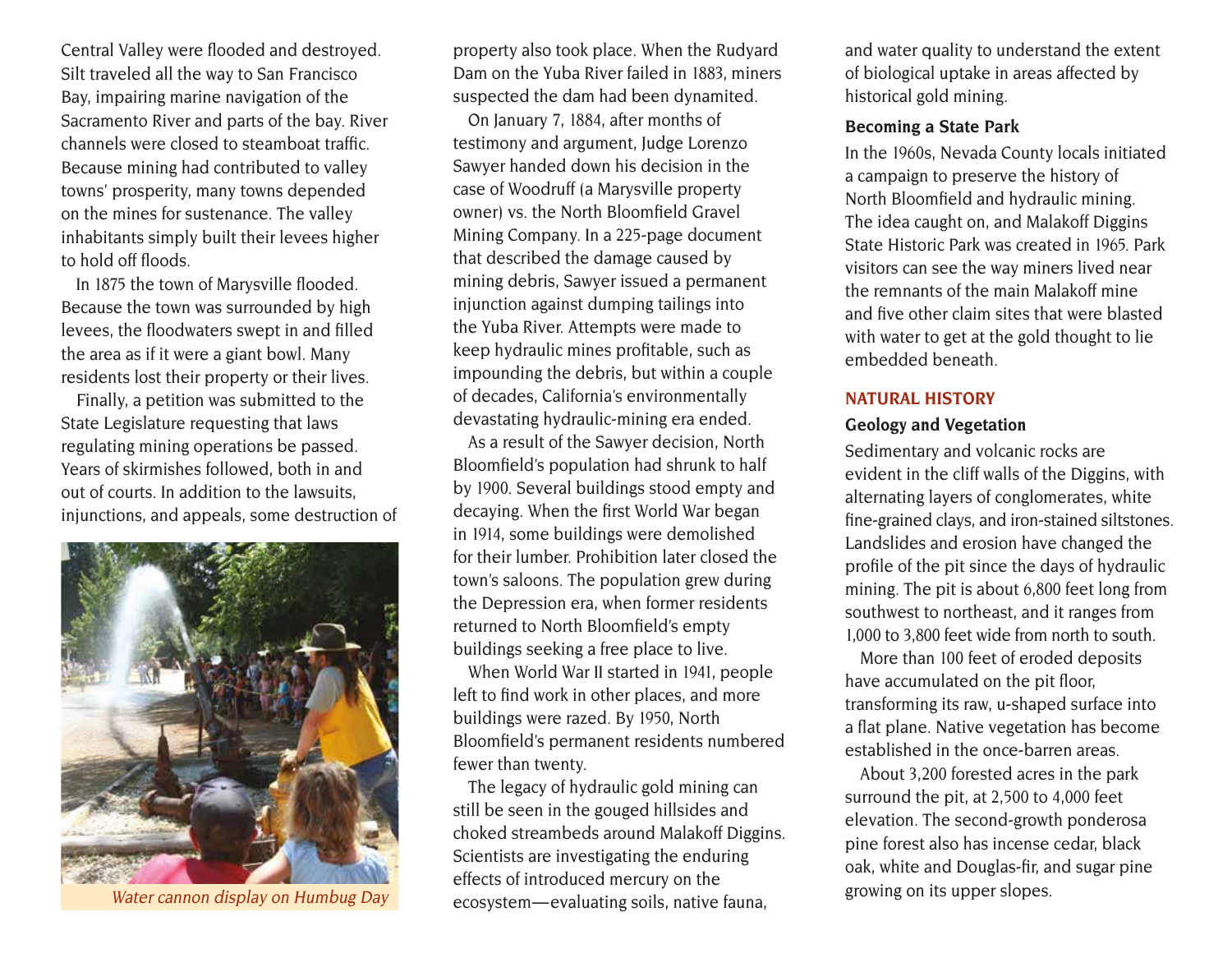Whiteleaf manzanita is the park's most profuse woody shrub. Hillsides are covered with ceanothus, including buckbrush and deerbrush. Spectacular wildflowers bloom in the spring.

#### **Wildlife**

Nocturnal animals such as black bears, mountain lions, coyotes, and bobcats roam in the dark. Black-tailed deer may be seen during the day.

The park's bird species include the darkeyed junco, mountain chickadee, California quail, Steller's jay, black-throated gray warbler, and mourning dove.

#### **Climate**

From October through April, the western slope of the Sierra receives between 40 and 60 annual inches of rainfall. Snow is common at higher elevations. Spring, summer, and fall temperatures range from the high 50s to the mid-80s.

#### **RECREATION**

**Camping**—Three miner's cabins in North Bloomfield may be reserved. The 30 family campsites at Chute Hill each have tables, food lockers, and fire grates. The group campsite is reservable for 9 to 40 people with no more than 10 vehicles. Reservations are recommended for weekends or summer weekdays. For camping reservations, call (800) 444-7275 or visit **www.parks.ca.gov**. **Swimming**—Blair Lake has a small swimming section near the picnic area. No lifeguard service is available, so please use caution and swim at your own risk.

**Fishing**—Rainbow and brown trout may be caught in South Yuba River. Blair Lake reservoir holds black bass, bluegill, and rainbows. All anglers 16 and over must possess a valid California fishing license. **Hiking**—The park has more than 20 miles of scenic foothill trails with degrees of difficulty varying from easy to strenuous. The renowned South Yuba Trail connects to this trail network.

Programs and events-Gold panning near China Garden and guided tours of historic town buildings are offered during museum hours. Humbug Day takes place each June, and an Ice Cream Social celebrates September. Environmental Living Programs are available to school groups. Call the park museum at (530) 265-2740 or visit **www.malakoffdigginsstatepark.org** for a current schedule of events.



The Diggins at Malakoff hydraulic mining pit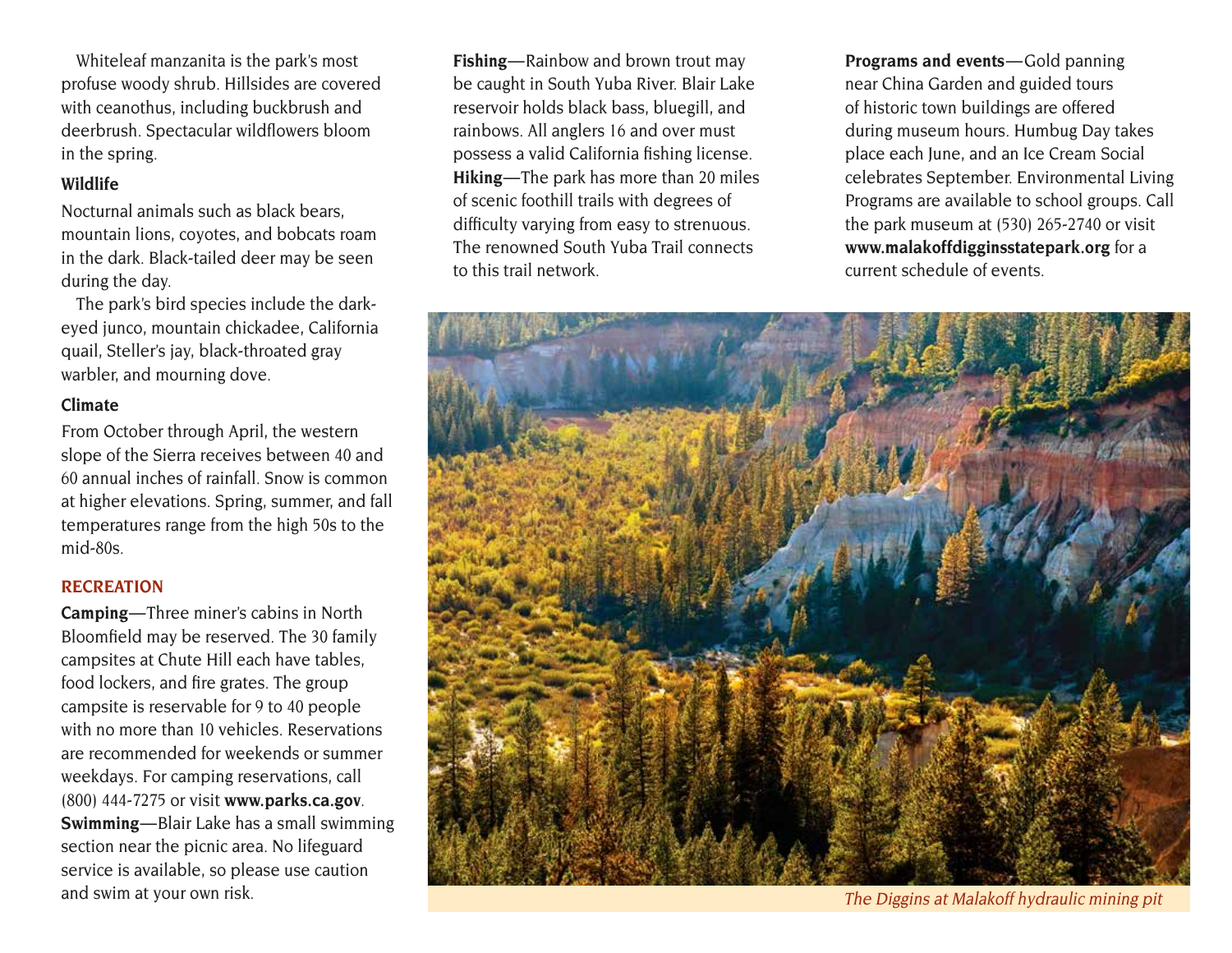#### **NEARBY STATE PARKS**

- South Yuba River SP (Bridgeport crossing) 17660 Pleasant Valley Road Penn Valley 95946 (530) 432-2546
- Empire Mine State Historic Park 10791 East Empire Street Grass Valley 95945 (530) 273-8522

## **ACCESSIBLE FEATURES**

The restrooms are accessible. For accessibility updates, visit **<http://access.parks.ca.gov>**.

This park receives support in part from a nonprofit association. For more information, contact Friends of North Bloomfield & Malakoff Diggins (affiliated with South Yuba River Park Association) • (530) 265-2740 **[www.malakoffdigginsstatepark.org](http://www.malakoffdigginsstatepark.org)**

### **PLEASE REMEMBER**

• Dogs must be on a leash no more than six feet long and must be under control at all times. They must be confined to a tent or vehicle at night.



Poison oak

- All natural and cultural park features are protected by law and may not be disturbed or removed.
- Step with caution. Watch for rattlesnakes and poison oak in many parts of the park.
- Disease-carrying ticks may be present.
- Black bears can smell food and toiletries stored in cars or tents. Use the bearresistant metal lockers for all food and scented items.
- Please check in and pay day-use fees at the park headquarters/museum in North Bloomfield.
- Please use only marked roads and trails. Off-road vehicles and making or using unofficial trails are not permitted within park boundaries.